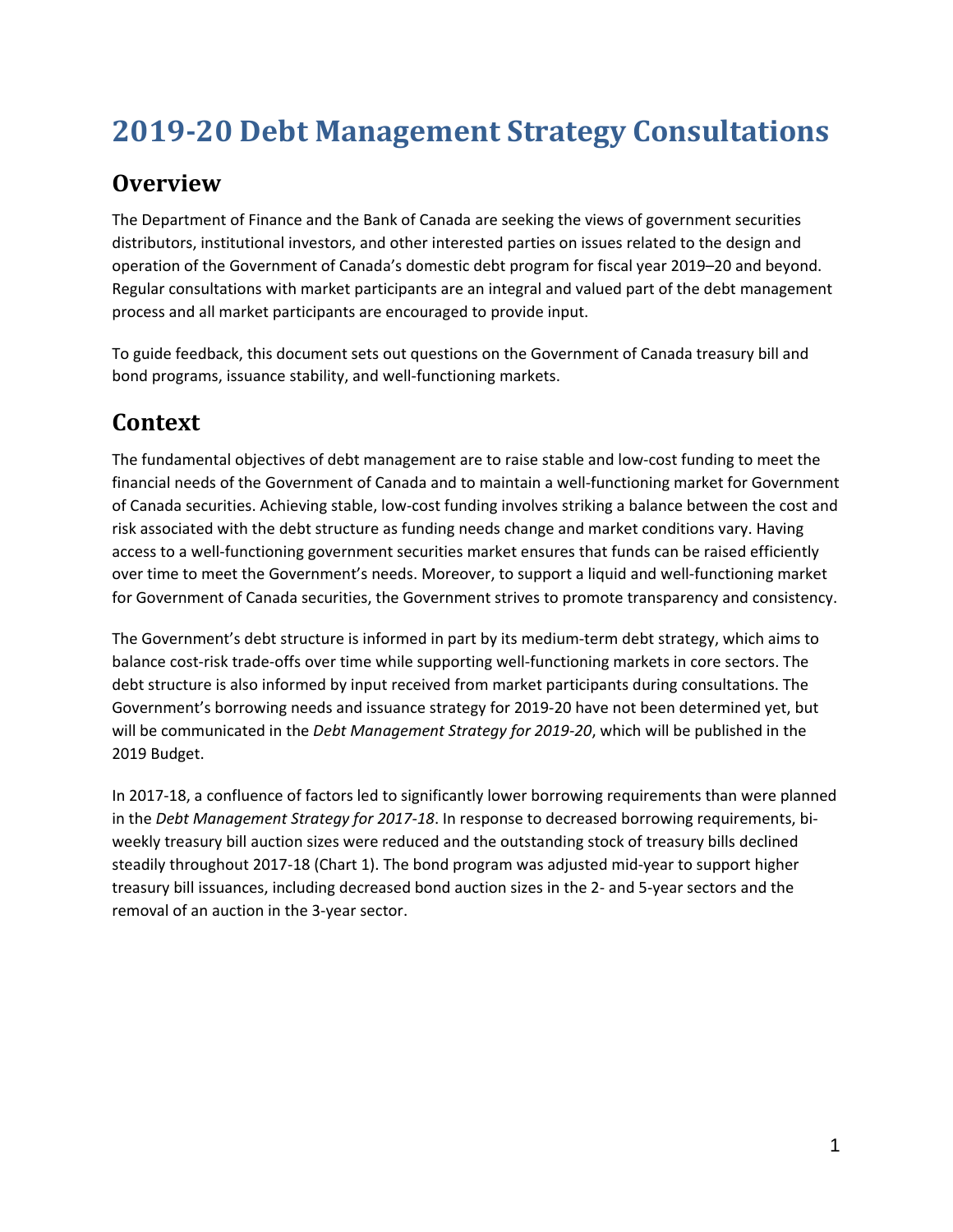

Note: Excludes cash management bills

Within this context, feedback received through these consultations will help federal debt managers design a debt strategy for 2019–20 that will continue to strike a prudent balance between cost and risk, and to strive to maintain a liquid, well-functioning Government of Canada securities market.

## **Treasury Bills**

Based on the current *Debt Management Strategy* the stock of treasury bills is projected to be \$138 billion by the end of the fiscal year 2018-19. Bi-weekly issuance of 3-, 6-, and 12-month maturities will continue with auction sizes projected to be in the \$8 billion to \$14 billion range. Cash management bills and Cash Management Bond Buybacks will continue to be used to help manage the Government's cash in an efficient manner.

- 1. Please describe how the primary and secondary markets for Government of Canada treasury bills have been functioning this year and relative to previous years. Please comment on the size of individual auctions as well as liquidity, trading, and investor behaviour.
- 2. What is your sense of an appropriate range for the amount of treasury bills outstanding and the appropriate size of treasury bills auctions that would support primary and secondary market functioning?
- 3. Should the treasury bill auction amount allocation between 3-month, 6-month, and 12-month sectors be adjusted?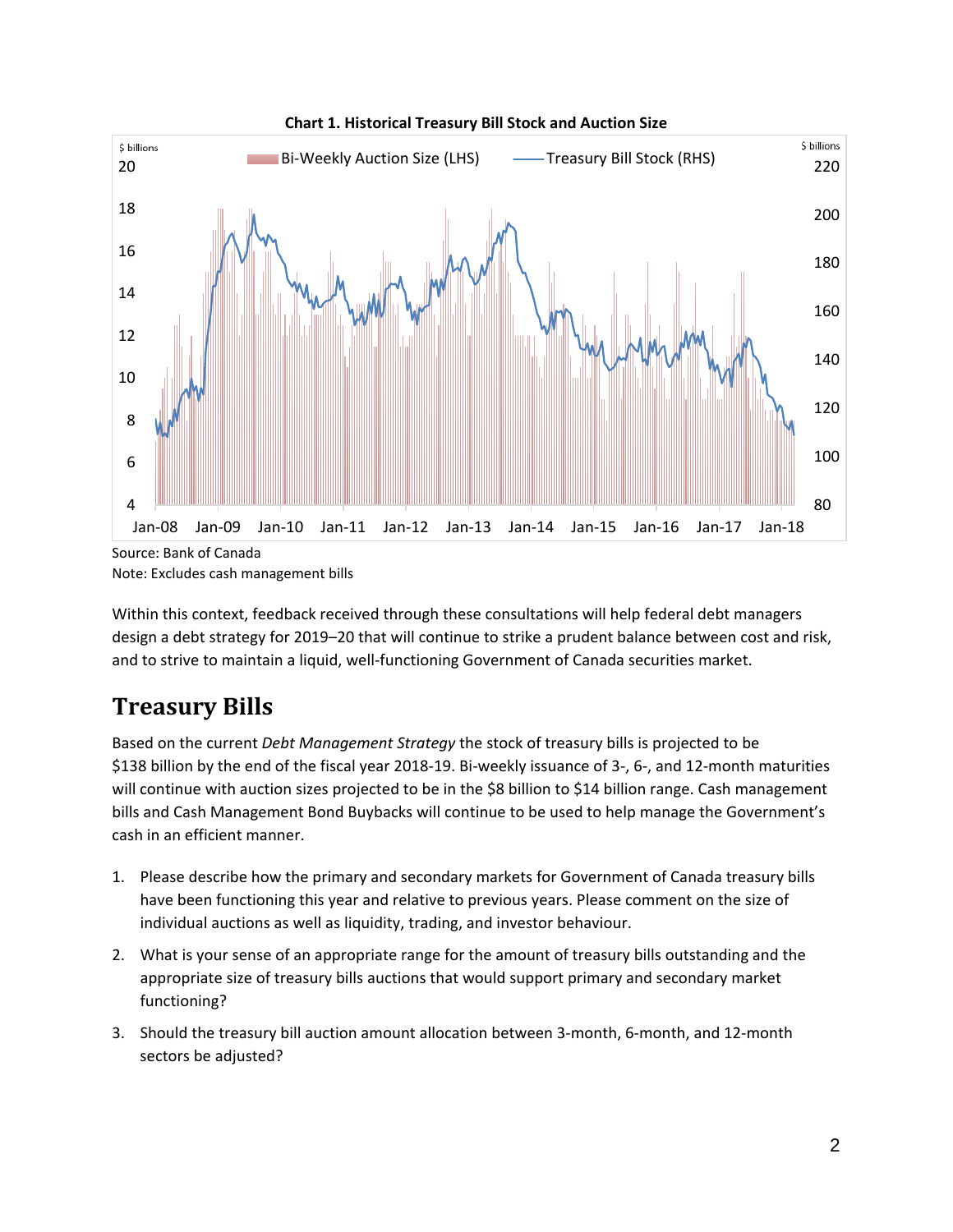# **Bonds**

As indicated in the *Debt Management Strategy for 2018-19*, \$115 billion in gross issuance of domestic marketable bonds is planned for 2018-19. After considering scheduled maturities and planned debt repurchases, a forecasted \$598 billion stock of Government of Canada bonds outstanding is expected by the end of this fiscal year. The bond issuance pattern for 2018-19 has a total of eight maturity dates (Table 1).

| Tenor                            | Current Target (C\$bln)              | <b>Maturity Dates</b>                                      | Number of Auctions <sup>3</sup> |
|----------------------------------|--------------------------------------|------------------------------------------------------------|---------------------------------|
| 2-year                           | $10 - 16$                            | Feb, May, Aug, Nov                                         | 16                              |
| $3$ -year <sup>1</sup>           | $4 - 9$                              | Mar, Sep                                                   | 6                               |
| 5-year                           | $11 - 17$                            | Mar, Sep                                                   | 8                               |
| 10-year                          | 10-16                                | Jun                                                        | 5                               |
| 30-year                          | $10 - 16$                            | Dec                                                        | 3                               |
| <b>RRB</b><br>$\sim$ $\sim$<br>. | $10 - 16$<br>$\sim$<br>.<br>$\cdots$ | Dec <sup>2</sup><br>$\cdots$<br>$\sim$ $\sim$<br>$- \cdot$ | 4<br>$\sim$ $\sim$ $\sim$       |

Table 1: Maturity Date Patterns and Benchmark Bond Size Ranges per Sector for 2018–19 †

**†** 50-year bond issuance remains subject to favourable market conditions. There are currently no plans to set up regular issuance of ultra-long bonds.

**1** The 3-year sector is a reopening of old 5-year benchmarks.

**<sup>2</sup>** Benchmark size ranges for Real Return Bonds include an estimate for inflation adjustment. The 30-year nominal bond and Real Return Bond typically do not mature in the same year.

<sup>3</sup> The actual number of auctions that occur may be different than the planned number of auctions due to unexpected changes in borrowing requirements.

- 4. How have the primary and secondary markets for Government of Canada bonds been functioning this year and relative to previous years? Please comment on the size of individual auctions and target benchmark sizes across the maturity spectrum, as well as liquidity, trading, and investor behaviour.
- 5. The Government currently issues in three long-dated sectors: 10-year nominal, 30-year nominal, and 30-year Real Return bonds. Should the Government consider reallocating issuance amounts across these long-dated sectors?
- 6. What were the impacts of reduced bond auction sizes mid-year and removal of an auction in the 3 year sector?

## **Issuance Stability**

The Government's debt issuance decisions are guided by its core principles of being a regular, transparent, and prudent issuer and the treasury bill program is typically used to adjust to intra-year fluctuations in cash flow while maintaining stable bond issuances. However, significantly lower-thanexpected financial requirements required a number of adjustments to bond and bill issuance over the past two years, which had implications for issuance stability.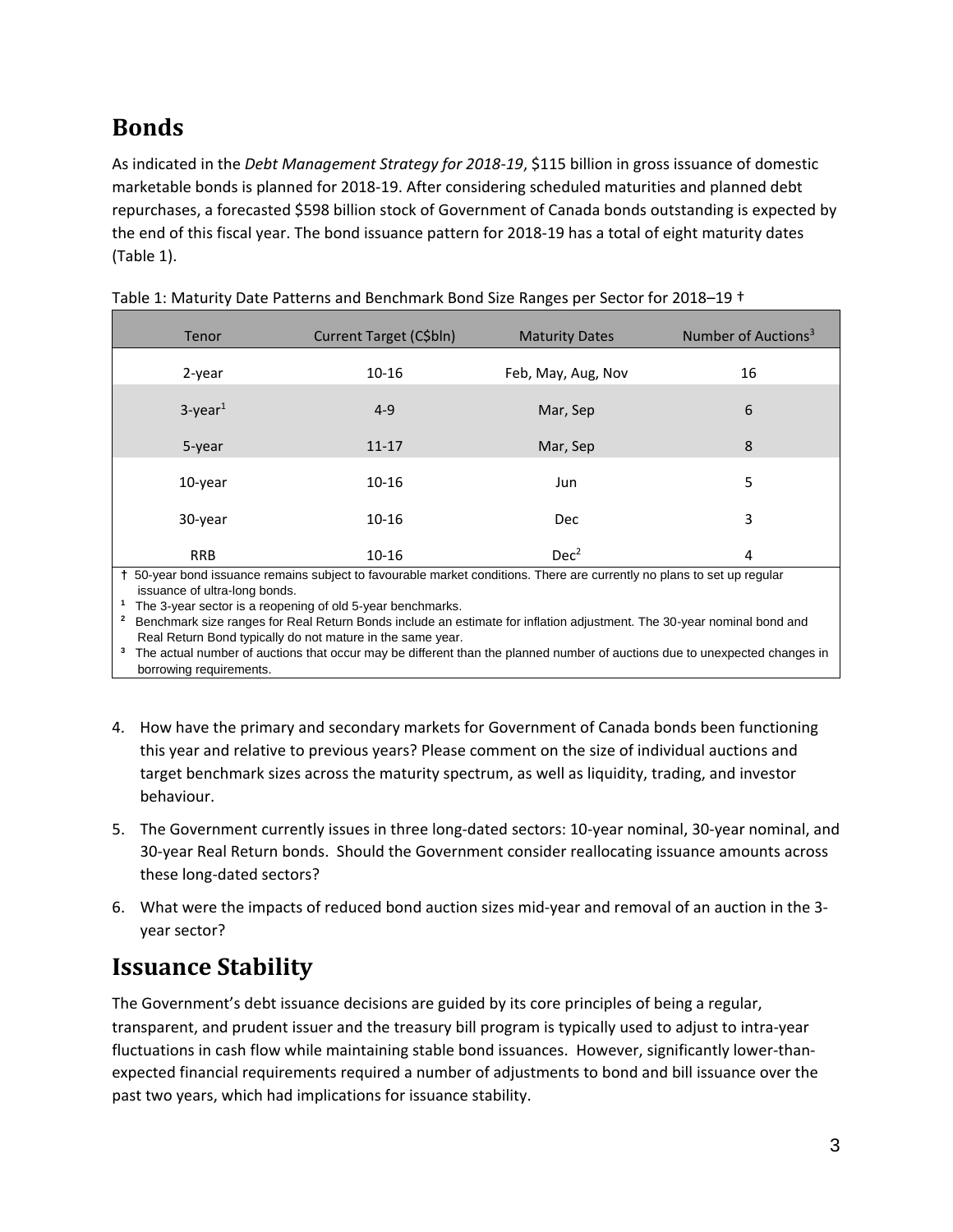- 7. Would you recommend more or less stability in the Government's debt issuance program moving forward? What changes would you like to see and what would be the main benefits and potential downsides of those changes?
- 8. Would you recommend any changes to bond buyback operations, including switch buybacks, cash management bond buybacks, or a reintroduction of cash buybacks, to support issuance stability?

## **Well-Functioning Markets**

Market participants were last consulted in 2010 on the theoretical minimum issuance limits across bond sectors. While these theoretical minimum issuance levels are not indicative of the Government's planned issuance activity, they are useful for understanding the requirements for maintaining wellfunctioning markets. Table 2 presents the theoretical minimum issuance limits last presented to market participants.

|                                                                                                                                                                                                                                           | <b>Minimum Benchmark Size</b> | <b>Minimum Number of</b><br><b>Benchmarks per Year</b> | <b>Minimum Annual</b><br><b>Issuance</b> |  |  |  |
|-------------------------------------------------------------------------------------------------------------------------------------------------------------------------------------------------------------------------------------------|-------------------------------|--------------------------------------------------------|------------------------------------------|--|--|--|
| 2-year                                                                                                                                                                                                                                    | \$7B                          | 2                                                      | \$14B                                    |  |  |  |
| 3-year                                                                                                                                                                                                                                    | 0                             | 0                                                      | 0                                        |  |  |  |
| 5-year                                                                                                                                                                                                                                    | \$9B                          | 1                                                      | \$9B                                     |  |  |  |
| 10-year                                                                                                                                                                                                                                   | \$10B                         | 1                                                      | \$10B                                    |  |  |  |
| 30-year                                                                                                                                                                                                                                   | \$11.2B                       | 1/4                                                    | \$2.8B                                   |  |  |  |
| <b>RRB</b>                                                                                                                                                                                                                                | \$5.5B                        | 1/4                                                    | \$1.4B                                   |  |  |  |
| Slight adjustments from the 2010 consultation are presented here for the theoretical minimum issuance limits in 3-year bonds<br>(to account for fungibility with 5-year bonds) and in 30-year bonds (to reflect switch buyback issuance). |                               |                                                        |                                          |  |  |  |

Table 2. Theoretical Minimum Issuance Limits\*

- 9. Are the theoretical minimum benchmark sizes, minimum number of benchmarks per year, and minimum annual issuance amounts presented in Table 2 still appropriate to ensure well-functioning markets? Since the number of benchmarks in the 2- and 5-year sectors has doubled, are the minimum annual issuance amounts still appropriate?
- 10. What are your views on the minimum auction size and frequency across sectors?